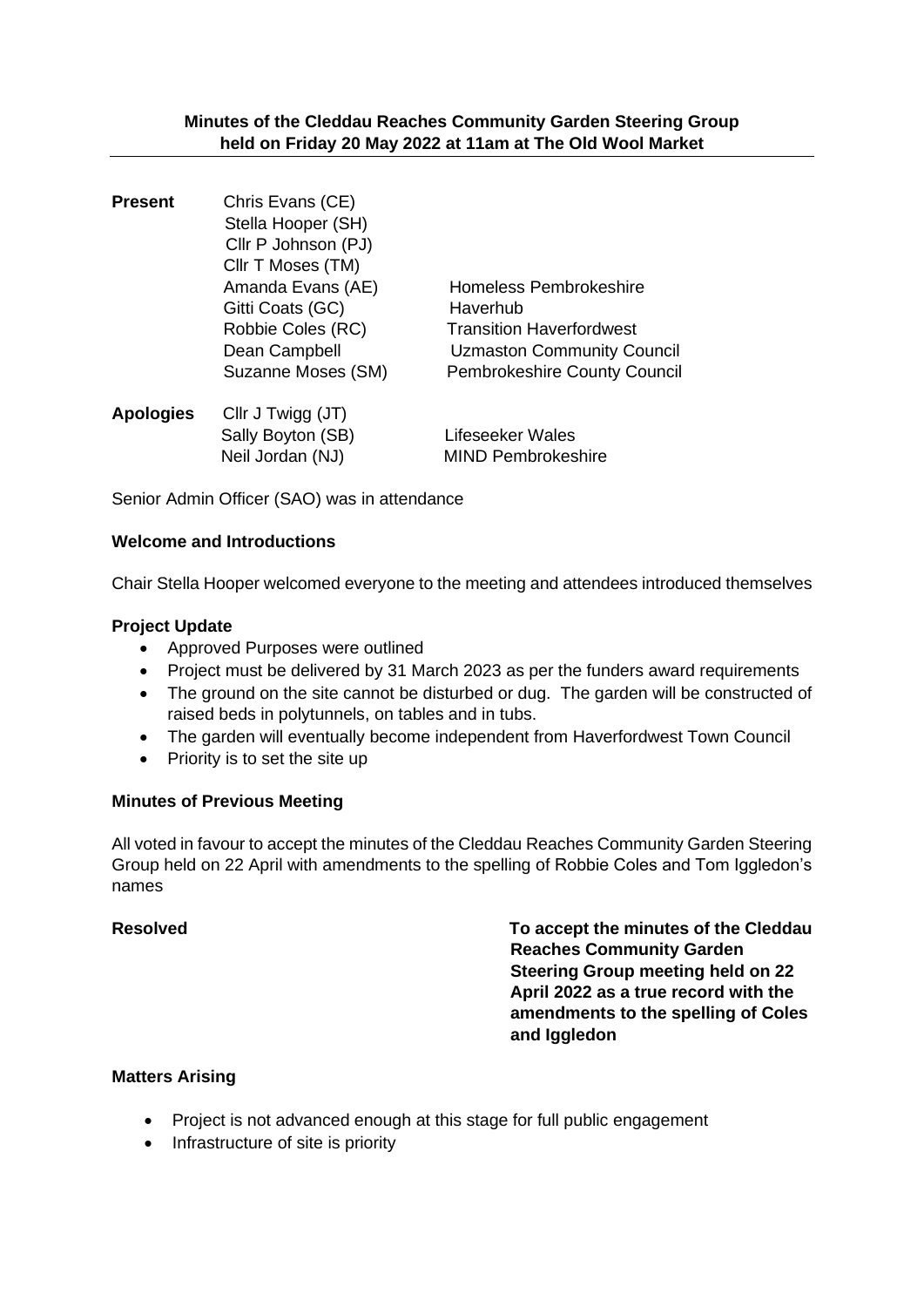- Future engagement with Narberth Plant Sale, Pembrokeshire College and Pembrokeshire County Show, local schools, Norman Industries, Pembrokeshire People First and Jessica Hatchett, PCC Access Officer are to be considered
- A volunteer from MIND attended the site with Neil Jordan
- Willow on the site to be used for an arbour or for willow work

# **Proposed Layout**

- Discussion as to optimum direction of Polytunnel Option 1: East to West Option 2: North to South
- Option 1 creates 2 distinct areas in the garden and better position considering sunlight
- 3 quotes for Polytunnel required for HTC

**Resolved To obtain 3 quotes and purchase Polytunnel to be placed in East to West location** 

# **Publicity**

- Social Media: Cleddau Community Garden Facebook Page has been set up
- Members of the steering group are encouraged to post and share on this page
- Schools to be approached regarding involvement with making videos and/or including the garden project in their Enterprise Week
- Translation**:** Options of free translations discussed at previous meeting

# **Monitoring and Evaluation**

• To be discussed at June Meeting

# **Grant Compliance**

• To start using Bi-lingual National Lottery Heritage Fund logo on publicity and correspondence

# **AOB**

• No other business

# **Action Points**

- **SAO** to obtain quotes for Polytunnel, composting disabled toilet, garden room and composting bins
- **SAO** to clarify if HTC insurance covers project
- **SM** to research youth engagement with project and to explore if one person can oversee youth group engagement
- **TM** to engage with Futureworks regarding possible involvement with project
- **TM** to carry out risk assessment